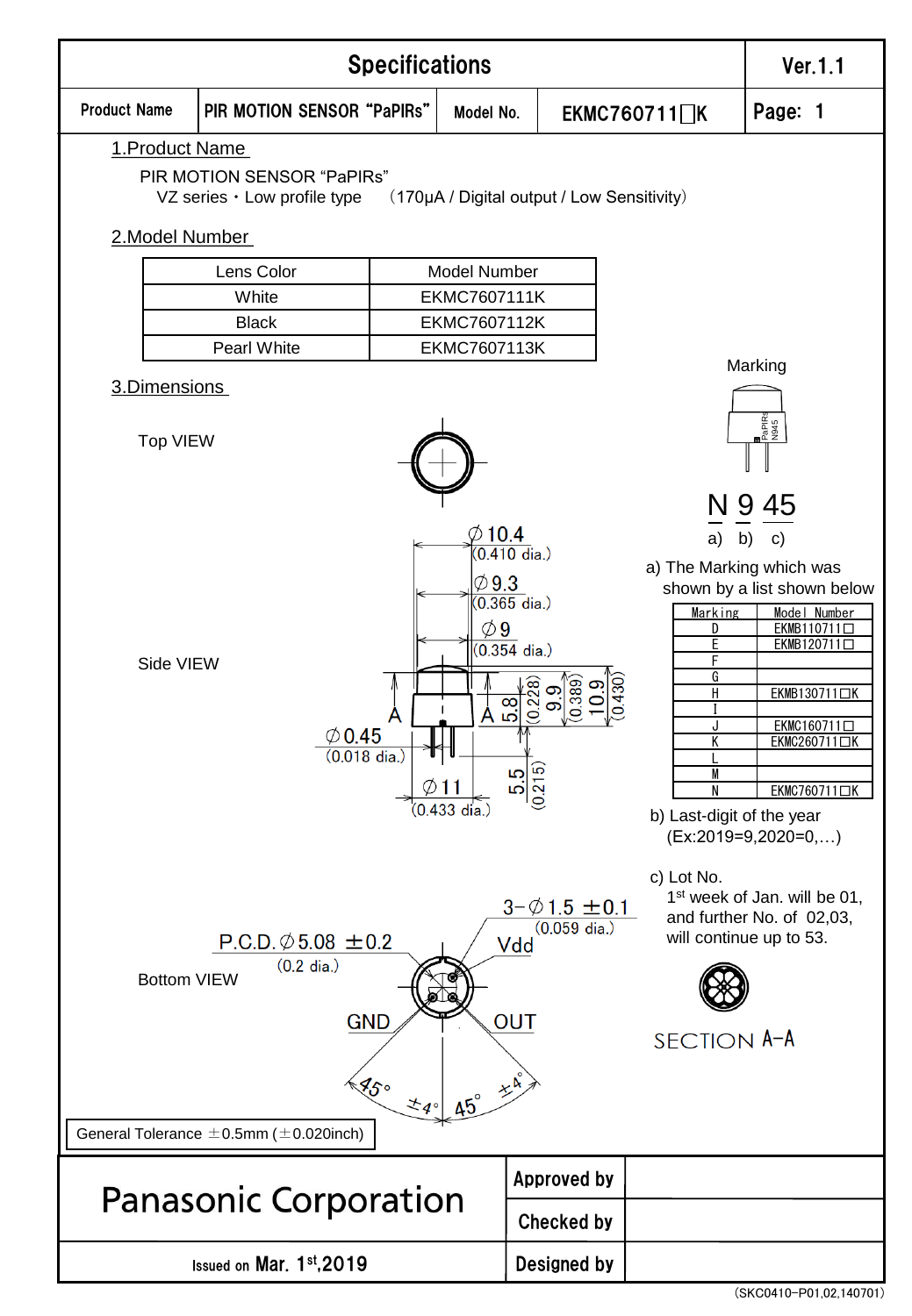| <b>Specifications</b> |         |  |  |  |  |
|-----------------------|---------|--|--|--|--|
| <b>Product Name</b>   | Page: 2 |  |  |  |  |
| 4. Characteristics    |         |  |  |  |  |

#### 4-1 Detection Performance

Conditions for measuring: Ambient temperature=25℃(77°F) Operating voltage=5VDC

|                      | Temperature<br>difference     | Value    | Conditions concerning the target                            |  |
|----------------------|-------------------------------|----------|-------------------------------------------------------------|--|
| (Note1)<br>Detection | $16^{\circ}C(28.8^{\circ} F)$ | up to 7m | 1.Movement speed: 1.0m/s<br>2. Target concept is human body |  |
| Range                | $8^{\circ}C(14.4^{\circ} F)$  | up to 5m | (Object size: Around $700 \times 250$ mm)                   |  |

Note1:Depending on the temperature difference between the target and the surroundings, detection range will change.

|                   |                 |            | Value              | <b>Notes</b>              |
|-------------------|-----------------|------------|--------------------|---------------------------|
|                   | Horizontal      | $90^\circ$ | $(\pm 45^{\circ})$ |                           |
| Detection<br>Area | Vertical        | $90^\circ$ | $(\pm 45^{\circ}$  | Refer to the section 4-5. |
|                   | Detection zones |            | 32                 |                           |

4-2 Maximum Rated Values

|                            | Value                                                                               | Unit |
|----------------------------|-------------------------------------------------------------------------------------|------|
| Power Supply Voltage       | $-0.3 \sim 7.0$                                                                     | VDC  |
| Usable Ambient Temperature | $-20$ ~+60°C (-4~+140°F)<br>Do not use in a freezing or<br>condensation environment |      |
| Storage Temperature        | $-20$ ~+70°C (-4~+158°F)                                                            |      |

### 4-3 Electrical Characteristics

Conditions for Measuring: Ambient temperature=25℃(77°F)

|                                                            | Symbol | Min         | Avg. | Max | Unit       | Special mention        |
|------------------------------------------------------------|--------|-------------|------|-----|------------|------------------------|
| <b>Operating Voltage</b>                                   | Vdd    | 3.0         |      | 6.0 | <b>VDC</b> |                        |
| <b>Electrical Current Consumption</b>                      | Iw     |             | 170  | 300 | μA         | $Iout = 0$             |
| <b>Output Current</b>                                      | lout   |             |      | 100 | μA         | Vout $\geq$ Vdd $-0.5$ |
| Output Voltage                                             | Vout   | $Vdd - 0.5$ |      |     | <b>VDC</b> |                        |
| <b>Circuit Stability Time</b><br>(when voltage is applied) | Twu    |             |      | 30  | s          |                        |

Issued on Mar. 1st,2019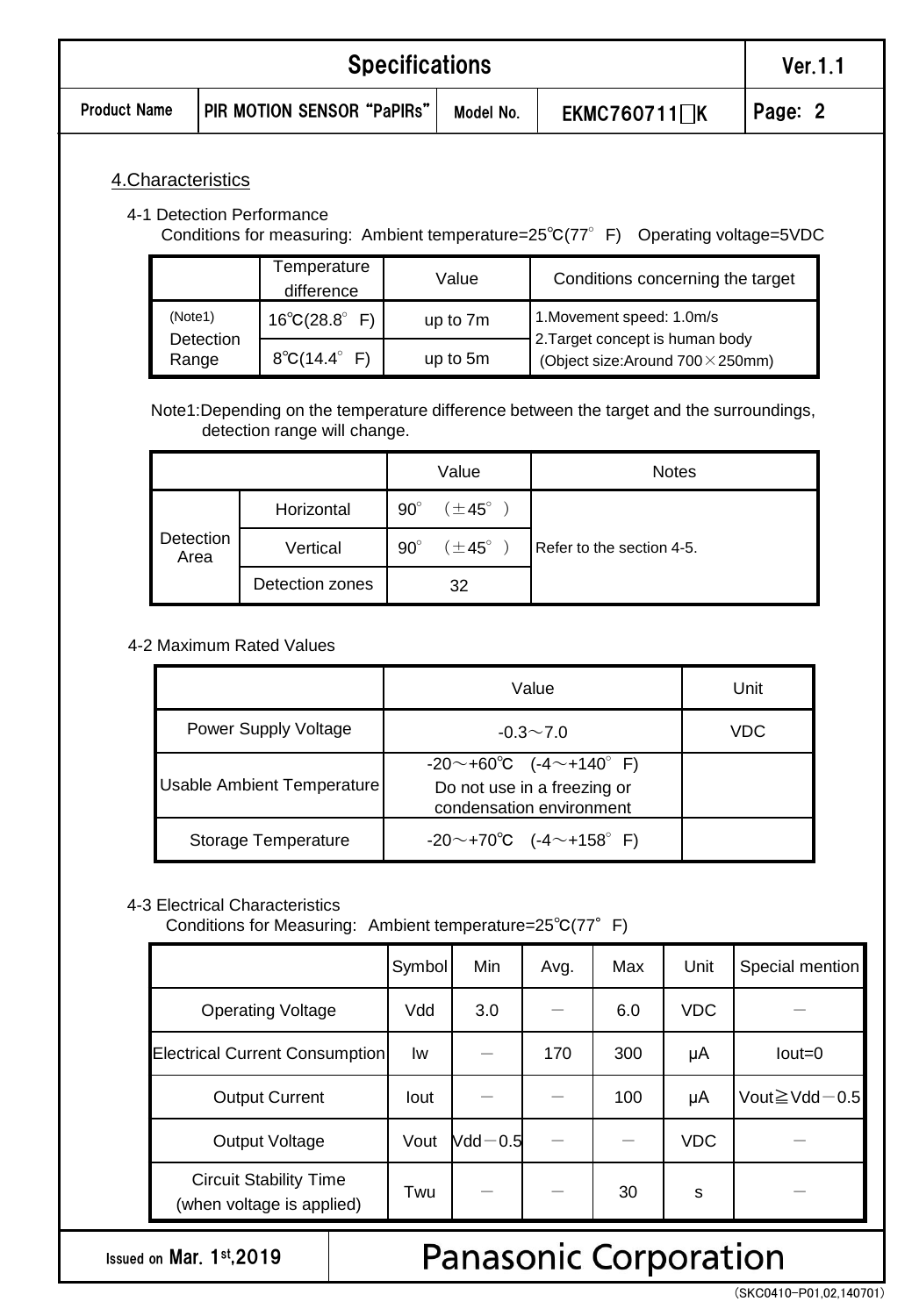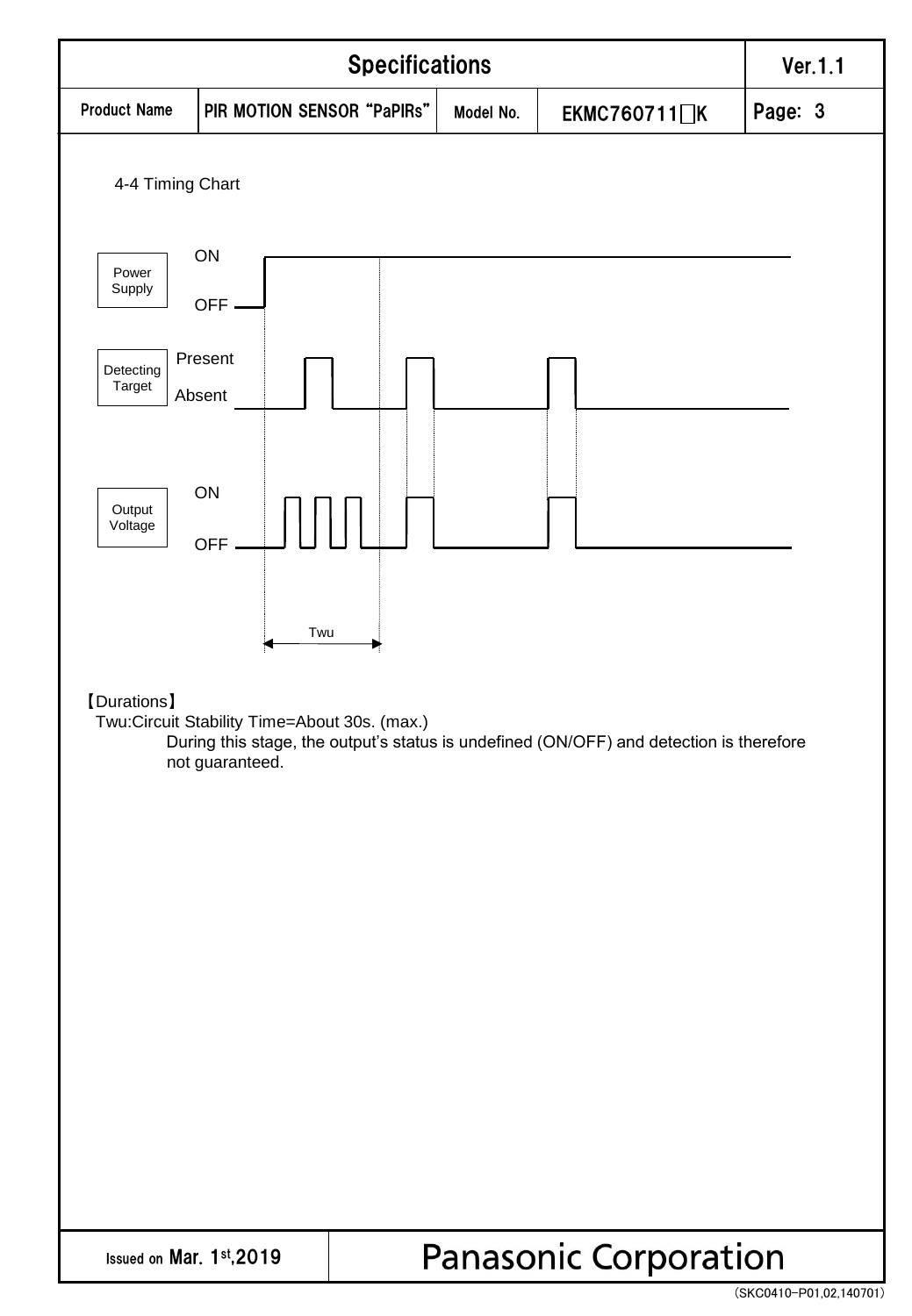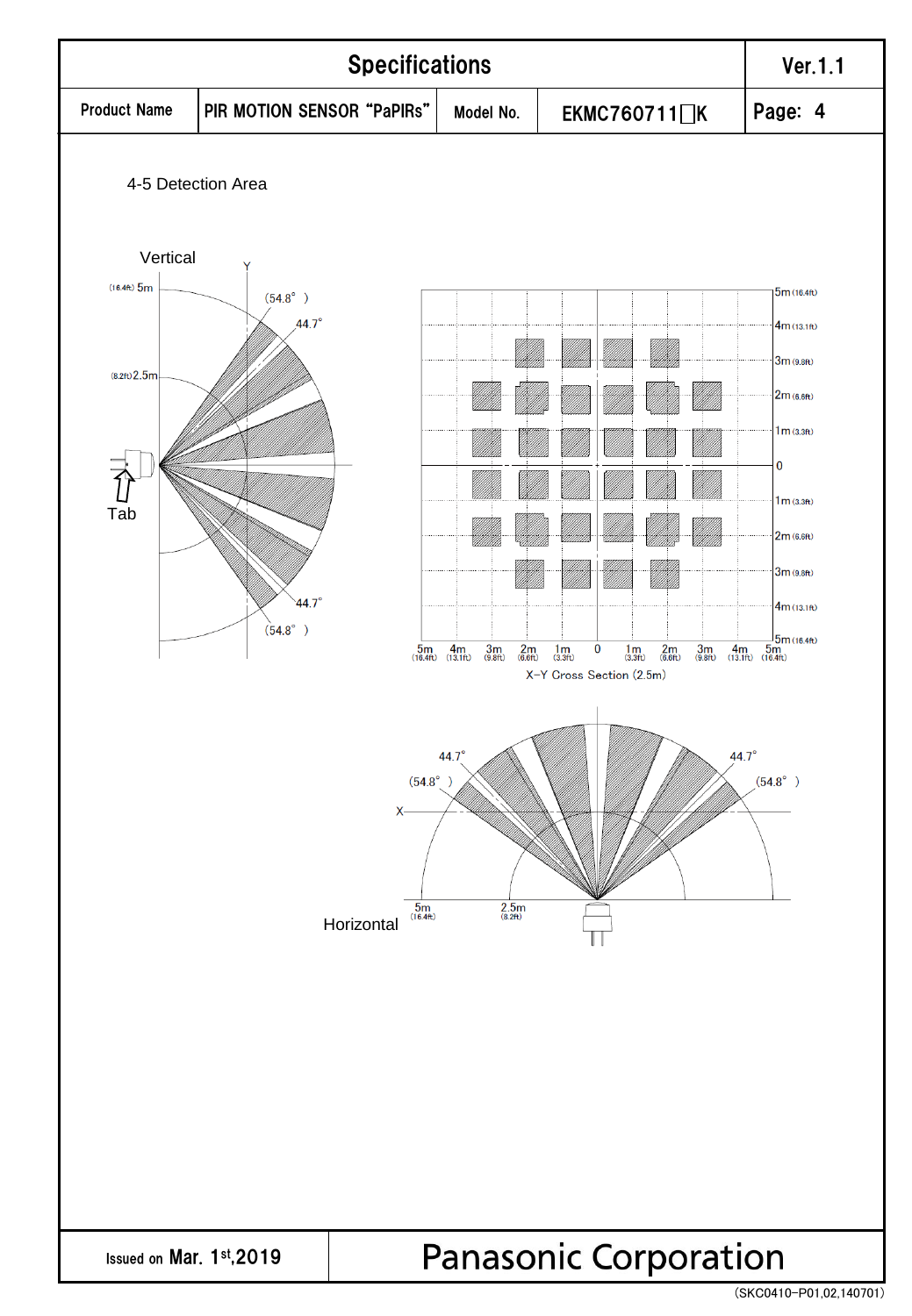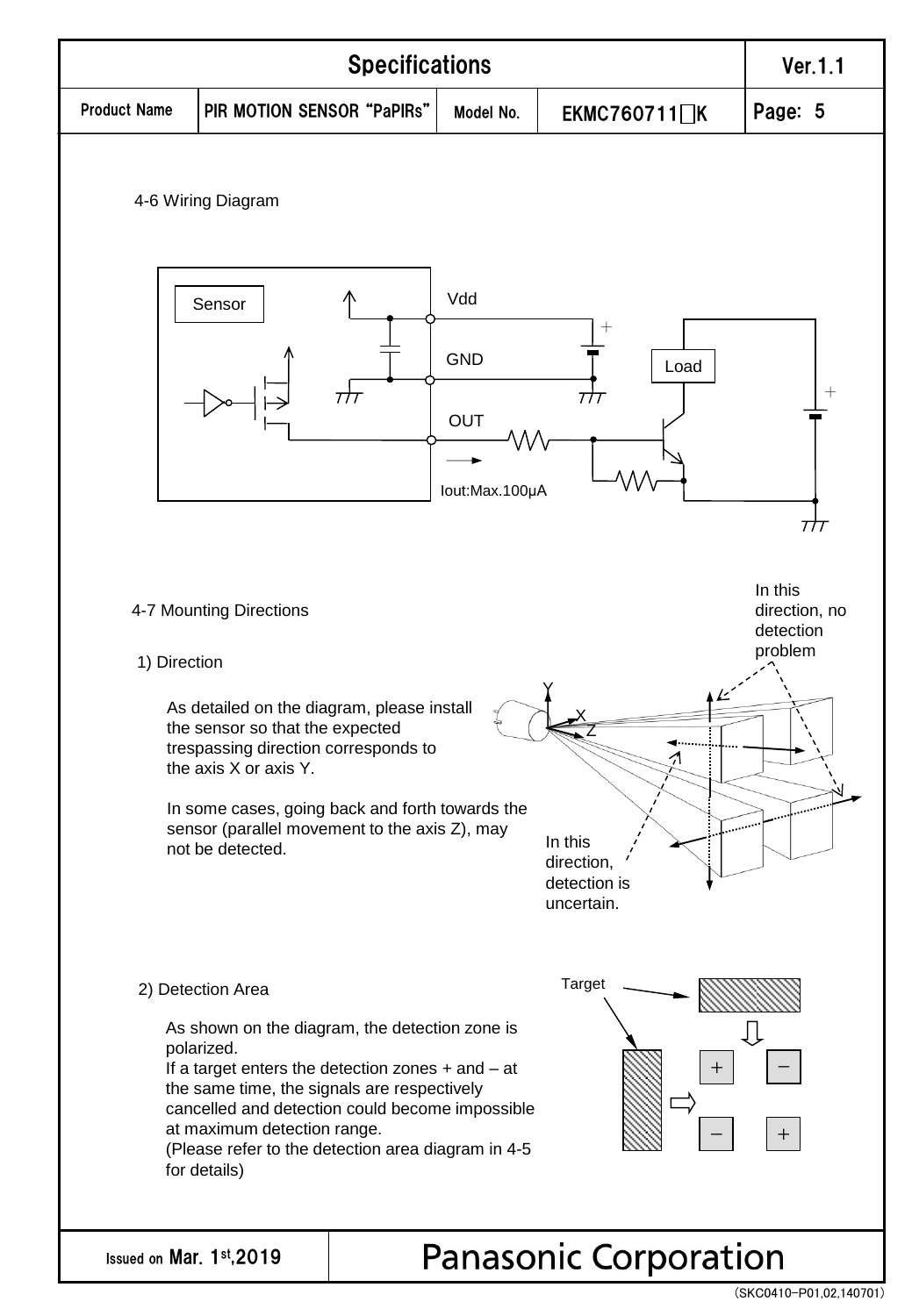| <b>Specifications</b> |                                                         |  |  |  |  |
|-----------------------|---------------------------------------------------------|--|--|--|--|
| <b>Product Name</b>   | PIR MOTION SENSOR "PaPIRS"<br>Model No.<br>EKMC760711∏K |  |  |  |  |

### 5. Safety Precautions

Head the following precautions to prevent injury or accidents.

- 1) Do not use these sensors under any circumstance in which the range of their ratings, environment conditions or other specifications are exceeded. Using the sensors in any way which causes their specifications to be exceeded may generate abnormally high levels of heat, emit smoke, etc., resulting in damage to the circuitry and possibly causing an accident.
- 2) Our company is committed to making products of the highest quality and reliability. Nevertheless, all electrical components are subject to natural deterioration, and durability of a product will depend on the operating environment and conditions of use. Continued use after such deterioration could lead to overheating, smoke or fire. Always use the product in conjunction with proper fire-prevention, safety and maintenance measures to avoid accidents, reduction in product life expectancy or break-down.
- 3) Before connecting, check the pin layout by referring to the connector wiring diagram, specifications diagram, etc., to verify that the connector is connected properly. Mistakes made in connection may cause unforeseen problems in operation, generate abnormally high levels of heat, emit smoke, etc., resulting in damage to the circuitry.
- 4) Do not use any motion sensor which has been disassembled or remodeled.
- 5) Failure modes of sensors include short-circuiting, open-circuiting and temperature rises. If this sensor is to be used in equipment where safety is a prime consideration, examine the possible effects of these failures on the equipment concerned, and ensure safety by providing protection circuits or protection devices. Example :
	- ・Safety equipments and devices
	- ・Traffic signals
	- ・Burglar and disaster prevention

Issued on Mar. 1st,2019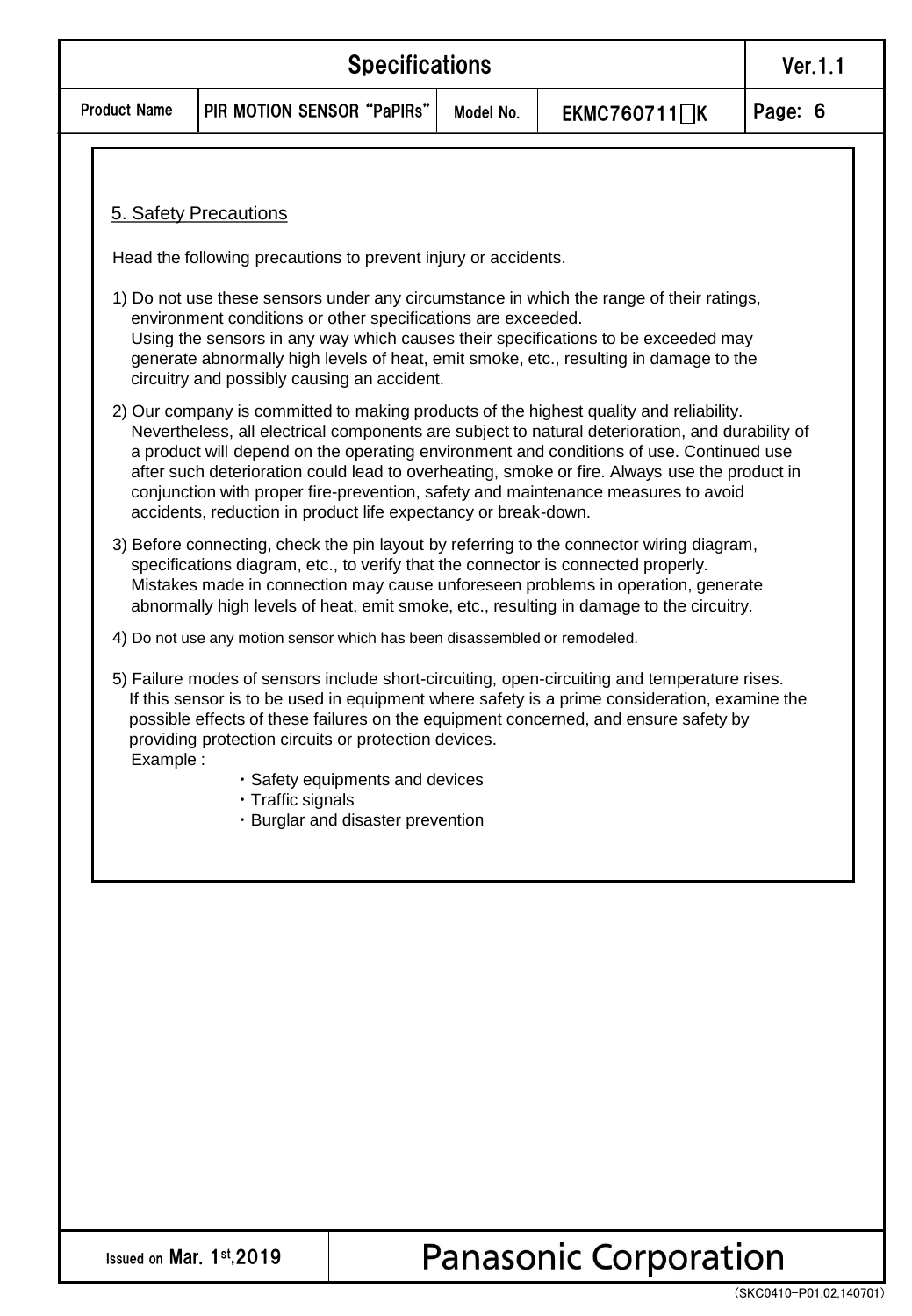|                                | Ver.1.1                                                                                                                                                                                                                                                                                                                                                                                                                                                               |           |              |         |  |  |
|--------------------------------|-----------------------------------------------------------------------------------------------------------------------------------------------------------------------------------------------------------------------------------------------------------------------------------------------------------------------------------------------------------------------------------------------------------------------------------------------------------------------|-----------|--------------|---------|--|--|
| <b>Product Name</b>            | PIR MOTION SENSOR "PaPIRs"                                                                                                                                                                                                                                                                                                                                                                                                                                            | Model No. | EKMC760711∏K | Page: 7 |  |  |
| <b>6.Operating Precautions</b> |                                                                                                                                                                                                                                                                                                                                                                                                                                                                       |           |              |         |  |  |
| 6-1 Basic Principles           |                                                                                                                                                                                                                                                                                                                                                                                                                                                                       |           |              |         |  |  |
|                                | PaPIRs is a pyroelectric infrared sensor that detects variations in infrared rays.<br>However, it may not detect in the following cases: lack of movement, no temperature change in the<br>heat source. Besides, it could also detect the presence of heat sources other than a human body.<br>Efficiency and reliability of the system may vary depending on actual operating conditions:                                                                            |           |              |         |  |  |
| 1)                             | Detecting heat sources other than the human body, such as:                                                                                                                                                                                                                                                                                                                                                                                                            |           |              |         |  |  |
|                                | a) small animals entering the detection area<br>b) When a heat source for example sun light, incandescent lamp, car headlights etc, or strong light<br>beam hit the sensor regardless inside or outside the detection area.<br>c) Sudden temperature change inside or around the detection area caused by hot or cold wind<br>from HVAC, or vapor from the humidifier, etc.                                                                                           |           |              |         |  |  |
|                                | 2) Difficulty in sensing the heat source                                                                                                                                                                                                                                                                                                                                                                                                                              |           |              |         |  |  |
|                                | a) Glass, acrylic or similar materials standing between the target and the sensor may not allow<br>a correct transmission of infrared rays,<br>b) Non-movement or quick movements of the heat source inside the detection area.<br>(Please refer to 4-1 for details about movement speed.)                                                                                                                                                                            |           |              |         |  |  |
|                                | 3) Expansion of the detection area                                                                                                                                                                                                                                                                                                                                                                                                                                    |           |              |         |  |  |
|                                | In case of considerable difference in the ambient temperature and the human body temperature,<br>detection area may be wider apart from the configured detection area.                                                                                                                                                                                                                                                                                                |           |              |         |  |  |
| 4)                             | Malfunction / Detection error                                                                                                                                                                                                                                                                                                                                                                                                                                         |           |              |         |  |  |
|                                | Unnecessary detection signal might be outputted, on rare occasions, come from sudden outbreak<br>output due to the nature of pyro-electric element. When the application does not accept such<br>condition strictly, please implement the countermeasure by introducing pulse count circuit etc.                                                                                                                                                                      |           |              |         |  |  |
|                                | 6-2 Optimal Operating Environment Conditions                                                                                                                                                                                                                                                                                                                                                                                                                          |           |              |         |  |  |
| 1)<br>3)<br>4)<br>5)           | Temperature : Please refer to the maximum rated values of 4-2.<br>2) Humidity Degree : 15~85% Rh (Avoid condensation or freezing of this product)<br>Pressure: 86~106kPa<br>Overheating, oscillations, shocks can cause the sensor to malfunction.<br>This sensor is not waterproof or dustproof. Avoid use in environments subject to excessive<br>moisture, condensation, frost, containing salt air or dust.<br>6) Avoid use in environments with corrosive gases. |           |              |         |  |  |
|                                |                                                                                                                                                                                                                                                                                                                                                                                                                                                                       |           |              |         |  |  |
|                                |                                                                                                                                                                                                                                                                                                                                                                                                                                                                       |           |              |         |  |  |

Issued on Mar. 1st,2019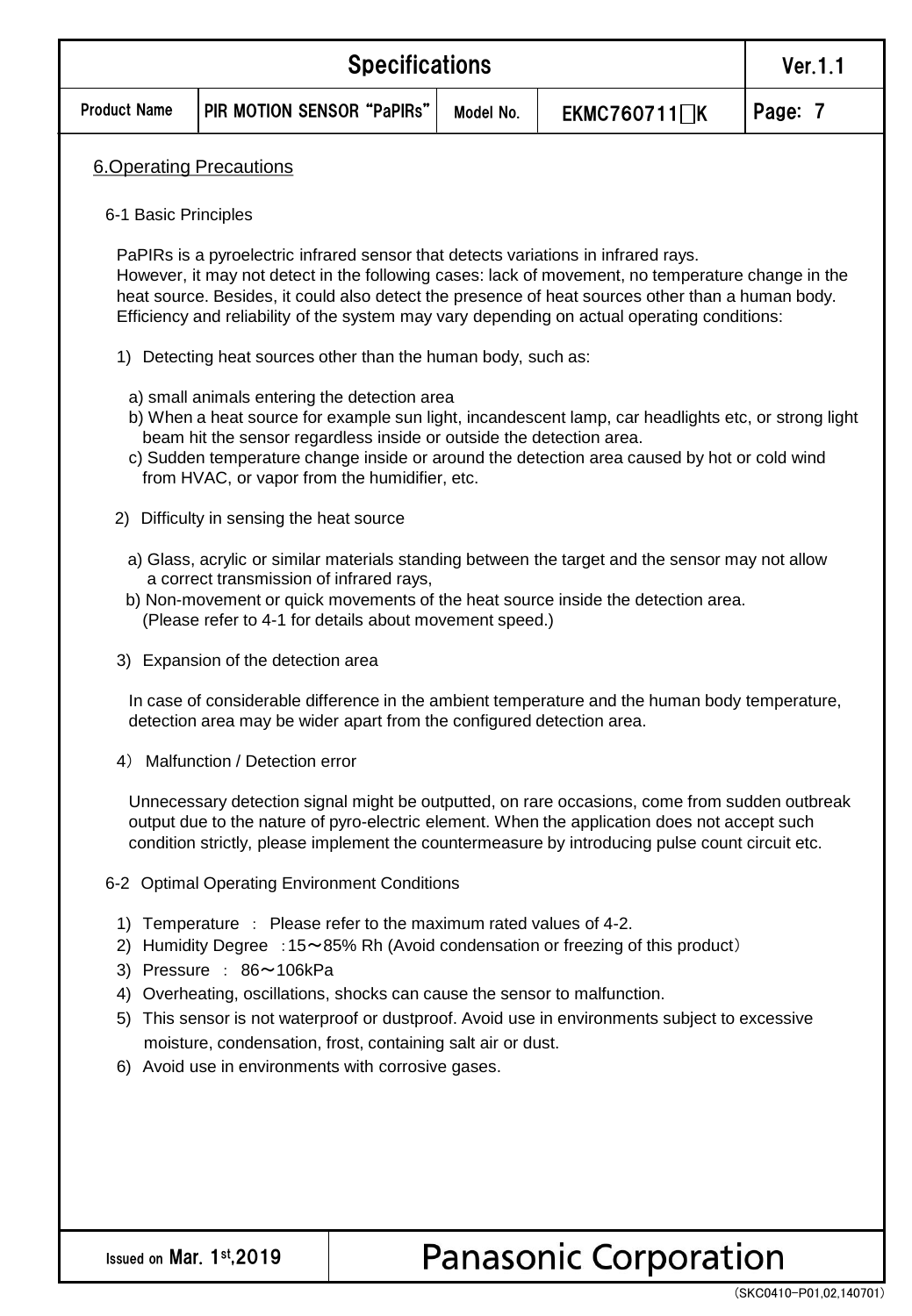|                     | <b>Specifications</b>                                                                                                                                                                                                                                                                                                                                                                                                 |                                                                                                                                                                               |                                                               |           |                                                                                                                                                                                                                                                                                 | Ver.1.1 |
|---------------------|-----------------------------------------------------------------------------------------------------------------------------------------------------------------------------------------------------------------------------------------------------------------------------------------------------------------------------------------------------------------------------------------------------------------------|-------------------------------------------------------------------------------------------------------------------------------------------------------------------------------|---------------------------------------------------------------|-----------|---------------------------------------------------------------------------------------------------------------------------------------------------------------------------------------------------------------------------------------------------------------------------------|---------|
| <b>Product Name</b> |                                                                                                                                                                                                                                                                                                                                                                                                                       | PIR MOTION SENSOR "PaPIRs"                                                                                                                                                    |                                                               | Model No. | EKMC760711 <sup>1</sup>                                                                                                                                                                                                                                                         | Page: 8 |
|                     |                                                                                                                                                                                                                                                                                                                                                                                                                       | 6-3 Handling Cautions                                                                                                                                                         |                                                               |           |                                                                                                                                                                                                                                                                                 |         |
|                     | 1) Do not solder with a soldering iron above $350^{\circ}C(662^{\circ}F)$ , or for more than 3 seconds.<br>This sensor should be hand soldered.                                                                                                                                                                                                                                                                       |                                                                                                                                                                               |                                                               |           |                                                                                                                                                                                                                                                                                 |         |
| 2)                  |                                                                                                                                                                                                                                                                                                                                                                                                                       |                                                                                                                                                                               |                                                               |           | To maintain stability of the product, always mount on a printed circuit board.                                                                                                                                                                                                  |         |
| 3)                  |                                                                                                                                                                                                                                                                                                                                                                                                                       | performance.                                                                                                                                                                  |                                                               |           | Do not use liquids to wash the sensor. If washing fluid gets through the lens, it can reduce                                                                                                                                                                                    |         |
| 4)                  |                                                                                                                                                                                                                                                                                                                                                                                                                       | Do not use a sensor after it fell on the ground.                                                                                                                              |                                                               |           |                                                                                                                                                                                                                                                                                 |         |
|                     |                                                                                                                                                                                                                                                                                                                                                                                                                       | the pins and be very careful when operating the product.                                                                                                                      |                                                               |           | 5) The sensor may be damaged by $\pm 200$ volts of static electricity. Avoid direct hand contact with                                                                                                                                                                           |         |
|                     |                                                                                                                                                                                                                                                                                                                                                                                                                       | noise disturbances.                                                                                                                                                           |                                                               |           | 6) When wiring the product, always use shielded cables and minimize the wiring length to prevent                                                                                                                                                                                |         |
| 7)                  |                                                                                                                                                                                                                                                                                                                                                                                                                       | is highly recommended.                                                                                                                                                        | values section.                                               |           | The inner circuit board could be destroyed by a voltage surge. Use of surge absorption elements<br>Surge resistance : below the power supply voltage value indicated in the maximum rated                                                                                       |         |
|                     |                                                                                                                                                                                                                                                                                                                                                                                                                       |                                                                                                                                                                               |                                                               |           | 8) Please use a stabilized power supply. Power supply noise can cause operating errors.<br>Noise resistance : $\pm 20V$ or less (Square waves with a width of 50ns or 1µs)<br>To reduce the effect of power supply noise, install a capacitor on the sensor's power supply pin. |         |
|                     |                                                                                                                                                                                                                                                                                                                                                                                                                       | radio, broadcasting offices etc                                                                                                                                               |                                                               |           | 9) Operating errors can be caused by noise from static electricity, lightning, cell phone, amateur                                                                                                                                                                              |         |
|                     |                                                                                                                                                                                                                                                                                                                                                                                                                       | 10) Detection performance can be reduced by dirt on the lens, please be careful.                                                                                              |                                                               |           |                                                                                                                                                                                                                                                                                 |         |
|                     |                                                                                                                                                                                                                                                                                                                                                                                                                       | 11) The lens is made of soft materials (Polyethylene). Please avoid adding weight or impacts that<br>might change its shape, causing operating errors or reduced performance. |                                                               |           |                                                                                                                                                                                                                                                                                 |         |
|                     | 12) Operating "temperatures" and "humidity level" are suggested to prolong usage. However, they do<br>not guarantee durability or environmental resistance. Generally, high temperatures or high<br>humidity levels will accelerate the deterioration of electrical components. Please consider both<br>the planned usage and environment to determine the expected reliability and length of life of the<br>product. |                                                                                                                                                                               |                                                               |           |                                                                                                                                                                                                                                                                                 |         |
|                     |                                                                                                                                                                                                                                                                                                                                                                                                                       | 13) Do not attempt to clean this product with any detergent or solvent, such as benzene or alcohol,<br>as these can cause shape or color alterations.                         |                                                               |           |                                                                                                                                                                                                                                                                                 |         |
|                     | 14) Avoid storage in high, low temperature or liquid environments. As well, avoid storage in<br>environments containing corrosive gas, dust, salty air etc. It could cause performance<br>deterioration and the sensor's main part or the metallic connectors could be damaged.                                                                                                                                       |                                                                                                                                                                               |                                                               |           |                                                                                                                                                                                                                                                                                 |         |
|                     |                                                                                                                                                                                                                                                                                                                                                                                                                       | 15) Storage conditions<br>Temperature:<br>Humidity:<br>Please use within 1 year after products delivery.                                                                      | $+5 \sim +40^{\circ}C$ (+41 $\sim$ +104° F)<br>$30 \sim 75\%$ |           |                                                                                                                                                                                                                                                                                 |         |
|                     |                                                                                                                                                                                                                                                                                                                                                                                                                       | Issued on Mar. 1st, 2019                                                                                                                                                      |                                                               |           | <b>Panasonic Corporation</b>                                                                                                                                                                                                                                                    |         |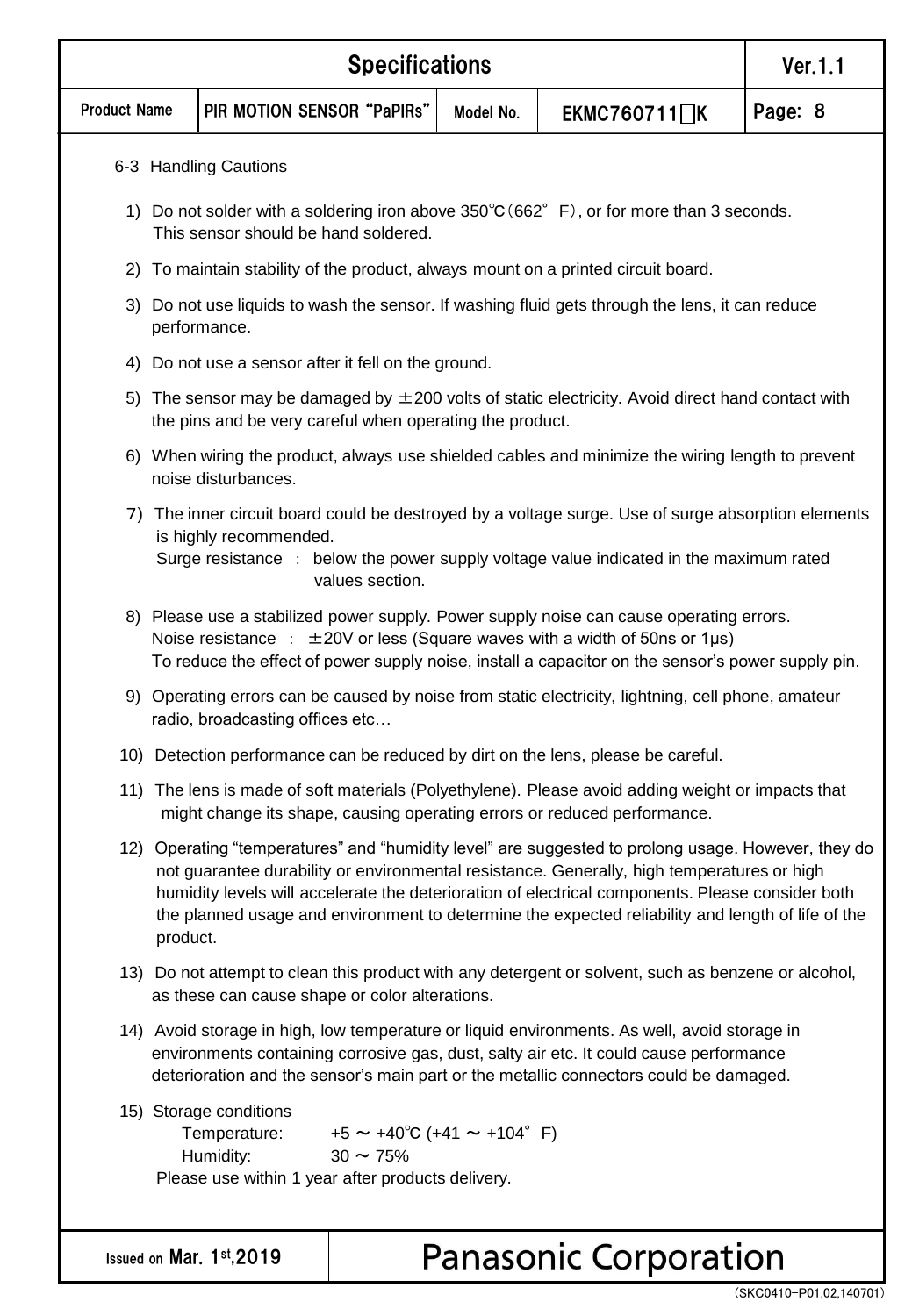